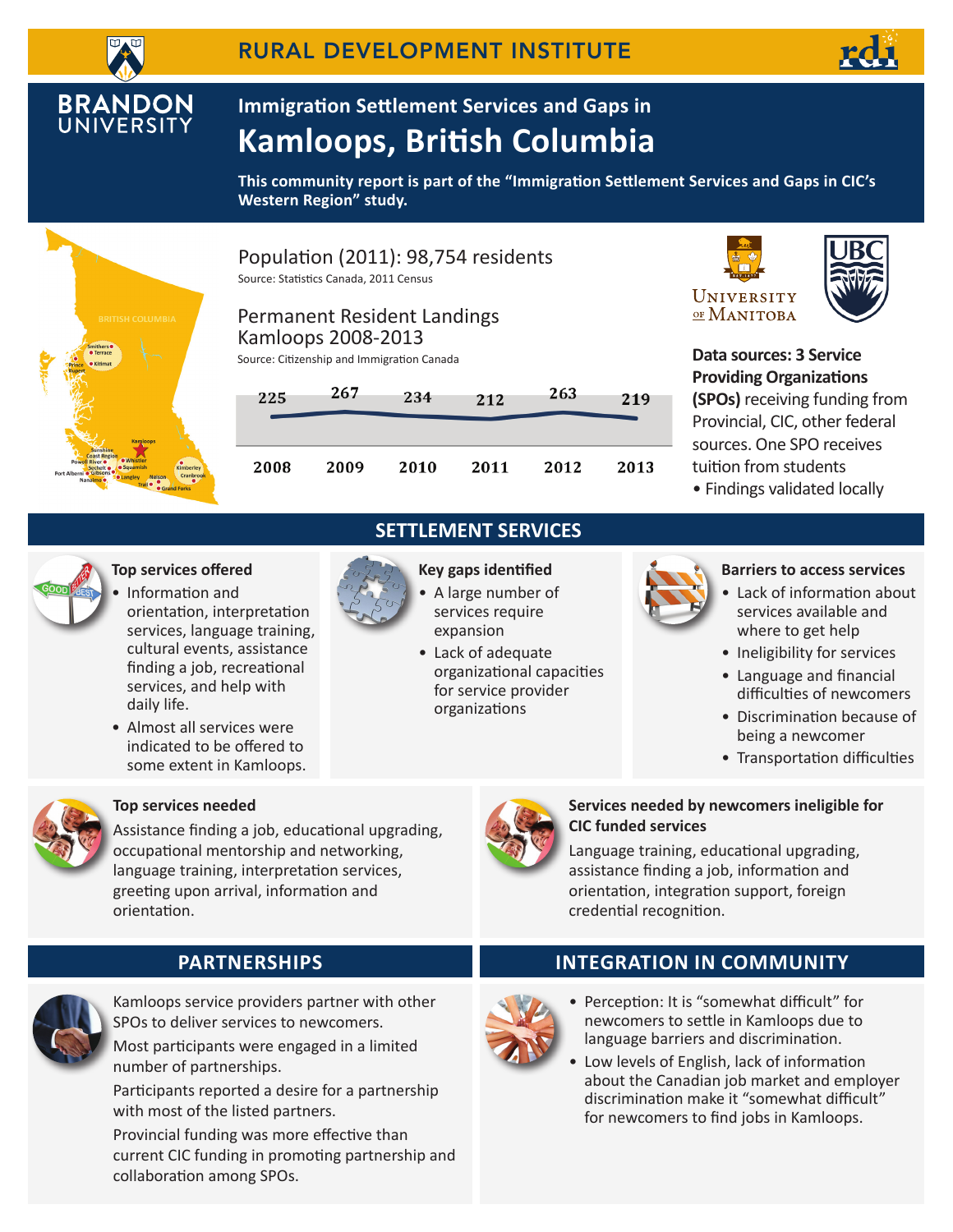# **IMMIGRATION SETTLEMENT SERVICES AND GAPS IN CIC'S WESTERN REGION: Kamloops, British Columbia**

# **Introduction**

The purpose of this project is to better understand the settlement and integration services available to newcomers and to explore the service gaps and opportunities in Kamloops, British Columbia and 28 other rural communities across Western Canada. This research offers a current snapshot of Kamloops by providing information gathered from a sample of local service providers. It is not a comprehensive review of all settlement services in Kamloops. Data was collected in October 2014 from 3 organizations that serve newcomers in Kamloops through a telephone survey completed by a representative from each organization. All of the organizations receive provincial funding. In addition, one receives funding from CIC, one receives tuition from students, and the third receives other federal funding. One participant provided feedback by telephone on the preliminary survey findings contained in the draft report.

# **Background**

Kamloops is located in the interior of British Columbia. According to Statistics Canada, the 2011 population was 98,754, a 6.4% increase from 2006. CIC figures indicate that 1,420 Permanent Residents (PRs) arrived to Kamloops from 2008-2013.

# **Community Settlement Concerns**

Survey respondents unanimously agreed that the number of newcomers living in or near Kamloops has increased in the last five years, and speculated that possible reasons for this could include increasing numbers of international students choosing to study in Kamloops, and the tough economic situation in the lower mainland that may have led some newcomers to seek work in the BC interior where the cost of living is slightly lower. However, when asked how easy it is for newcomers to settle in Kamloops, 2 respondents indicated that it is "somewhat difficult" due to language barriers and perceived cultural differences among newcomers and long term residents.

#### **Accessing settlement services**

In terms of accessing services, 2 respondents agreed that over 25% of newcomers to Kamloops find it difficult to locate the services they need, either because services are not available or because newcomers lack accurate information about available services. Further to this, respondents indicated that a number of concerns have been raised about the ability of newcomers to access services, including: confusion about where to get help, not being eligible for services, language difficulties, financial difficulties, and discrimination because of being a newcomer. Two respondents also mentioned transportation difficulties, hours of the day that services are offered, and discrimination based on race or ethnicity.

#### **Getting jobs**

All respondents reported that it is "somewhat difficult" to find jobs. Low levels of English and lack of information about the Canadian job market are considered to be key factors. Discrimination by employers is another concern. Employer discrimination tends to based on perceived cultural differences and not speaking English as a first language.

# **Available Settlement Services**

### **Current service provider capacity**

One respondent provided information about the number of newcomers they serve. That organisation serves 30 PRs, 8 Temporary Foreign Workers (TFW), 2 Refugees, 3 International Students, and 15 Naturalized Citizens. In addition, in the month before the survey was carried out, 6 Visitors requested but did not receive services.

#### **Inventory of settlement services**

All of the organisations surveyed provide the following services: information and orientation, interpretation services, language training, cultural events, help finding a job, recreational services, and help with daily life. The only service listed in Appendix A that is not provided by any respondent is investment opportunities. However, 1 respondent indicated that this service is provided by another SPO. Overall, every service listed in Appendix A was indicated by at least 1 respondent to be offered to some extent in Kamloops.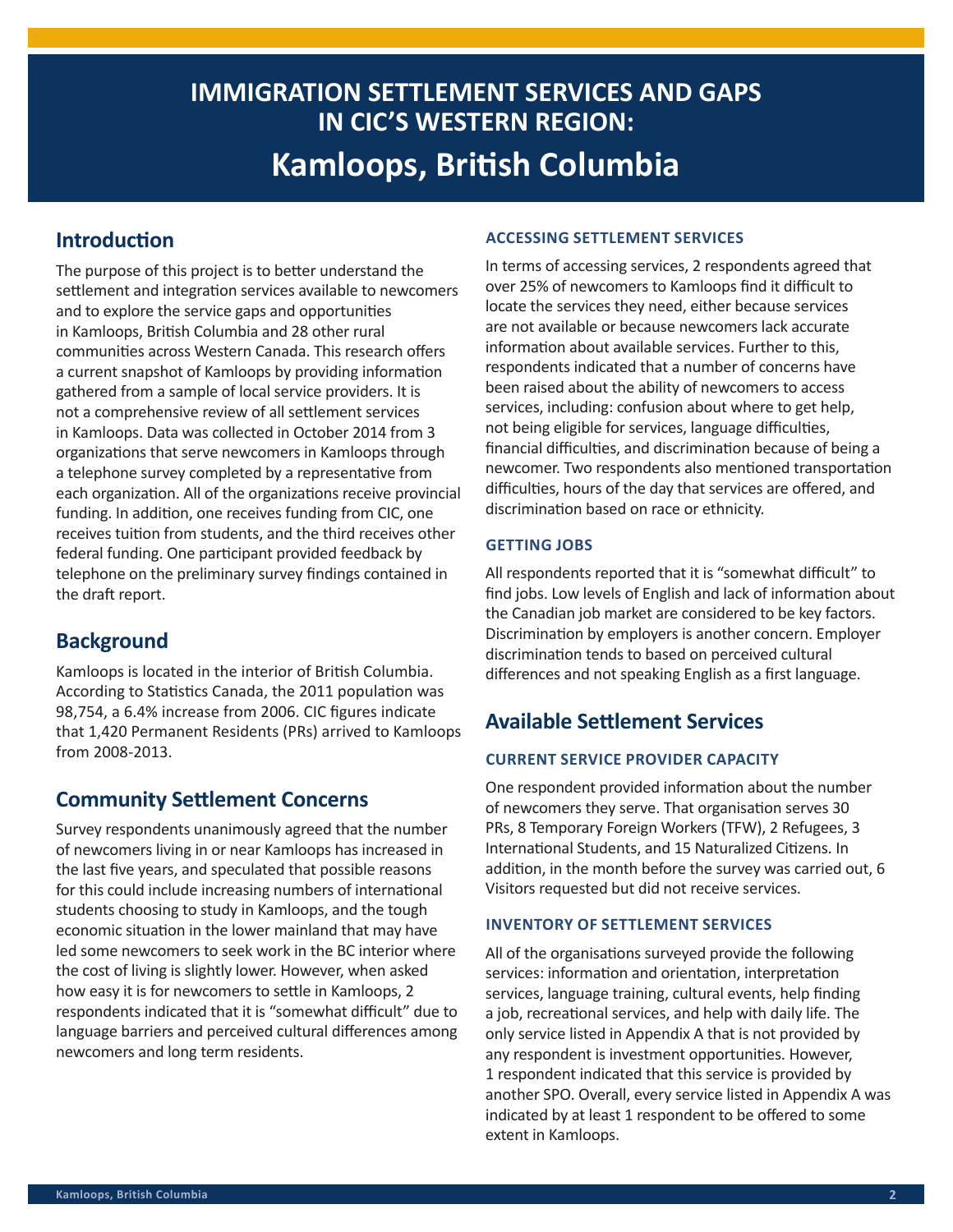Respondents reported that the most needed services for newcomers are related to employment (help finding a job, educational upgrading, and occupational mentorship and networking), language (language training, interpretation services), and initial settlement (greeting upon arrival and information and orientation). Although these services are thought to be available to some extent in Kamloops, in many cases respondents lacked specific information about the adequacy of the services available. However, there was general agreement about the need to expand the following services: services for women and seniors, integration support, mental health services, health services, legal support, childcare, job-specific language training, educational upgrading, help finding a job, transportation supports, help finding housing, and language assessment. The large number of services requiring expansion seems to point to an overall inadequacy of services for newcomers.

#### **Newcomers ineligible for CIC funded services**

Respondents reported that the services most needed by newcomers ineligible for CIC funded services include: language training, educational upgrading, help finding a job, information and orientation, integration support, and foreign credential recognition. Turning to services needed by specific groups of ineligible newcomers, almost all respondents indicated that almost all of the services listed in Appendix A are needed by TFWs, Naturalized Citizens, Refugee Claimants, and International Students.

# **Tracking and Planning**

Two respondents reported that their services for newcomers are guided by an internal strategic plan and that they regularly assess the service needs of newcomers in their community using staff and client feedback, CIC reports, and internal reports. Additional sources of information include reports released by other local SPOs. One organisation indicated that they are aware of a report on settlement achievements which is released by Kamloops Immigrant Services every 2-3 months.

# **Specific Capacities**

For the most part, respondents felt that their organisations currently lack adequate capacity for all of the capacities listed in Appendix B, and that additional future capacity in all areas will also be needed. The feedback participant emphasized the mismatch between the need for flexibility in funding criteria for service provision and the rigid protocols that characterize CIC funding, including damaging penalties on admin fees, and onerous reporting requirements that, together with the competitive funding environment, ultimately undermine capacity for collaboration and service delivery.

## **Partnerships**

The activities conducted in partnership were categorized into three groups; settlement (e.g., getting jobs and housing, daily functioning), integration (e.g., teaching labour rules and human rights), and welcoming (e.g., orientation to community, civic events). All survey participants reported that their organization partners with other community organizations to provide welcoming services, and 2 organisations provide integration and settlement services in partnership. Looking at specific partnership relations, at least 1 responding organisation partners with each of the potential partners listed in Appendix C except for Chambers of Commerce, although 2 organisations desire such a partnership. At least 1 respondent also mentioned that partnerships are desired with labour market services, public libraries, universities/research networks, businesses, children/family services, language training providers, civil society groups, municipal offices, health services, housing services, and school/school boards. In feedback, the participant stressed the need for effective support for the partnerships that already exist while avoiding the imposition of formal, micromanaged processes that lead to agency burnout and create friction among SPOs. It was noted that in the absence of adequate funding for administration, a formalized structure such as a LIP is wholly impractical in Kamloops. In contrast to current CIC funding, provincial funding was more effective in promoting partnership and collaboration, and more cost effective in terms of realistic support with regard to the time and management required by the agencies involved.

# **Research Team**

**Miu Chung Yan, Ph.D.** *(Co- Principal Investigator)* **Jenny Francis, Ph.D. Candidate** *(Co-author)*

University of British Columbia Tel: 604-822-8688, Miu.Yan@ubc.ca

**Bill Ashton, Ph.D.** *(Principal Investigator)* **Rachael Pettigrew, Ph.D.** *(Research Associate)*  **Eleni Galatsanou, MSc** *(Project Coordinator)*

Rural Development Institute, Brandon University Tel: 204-571-8513, Ashtonw@brandonu.ca

#### **Lori Wilkinson, Ph.D.** *(Chair of Project Advisory Panel)*

University of Manitoba Tel: 204- 474-8491, Lori.Wilkinson@umanitoba.ca